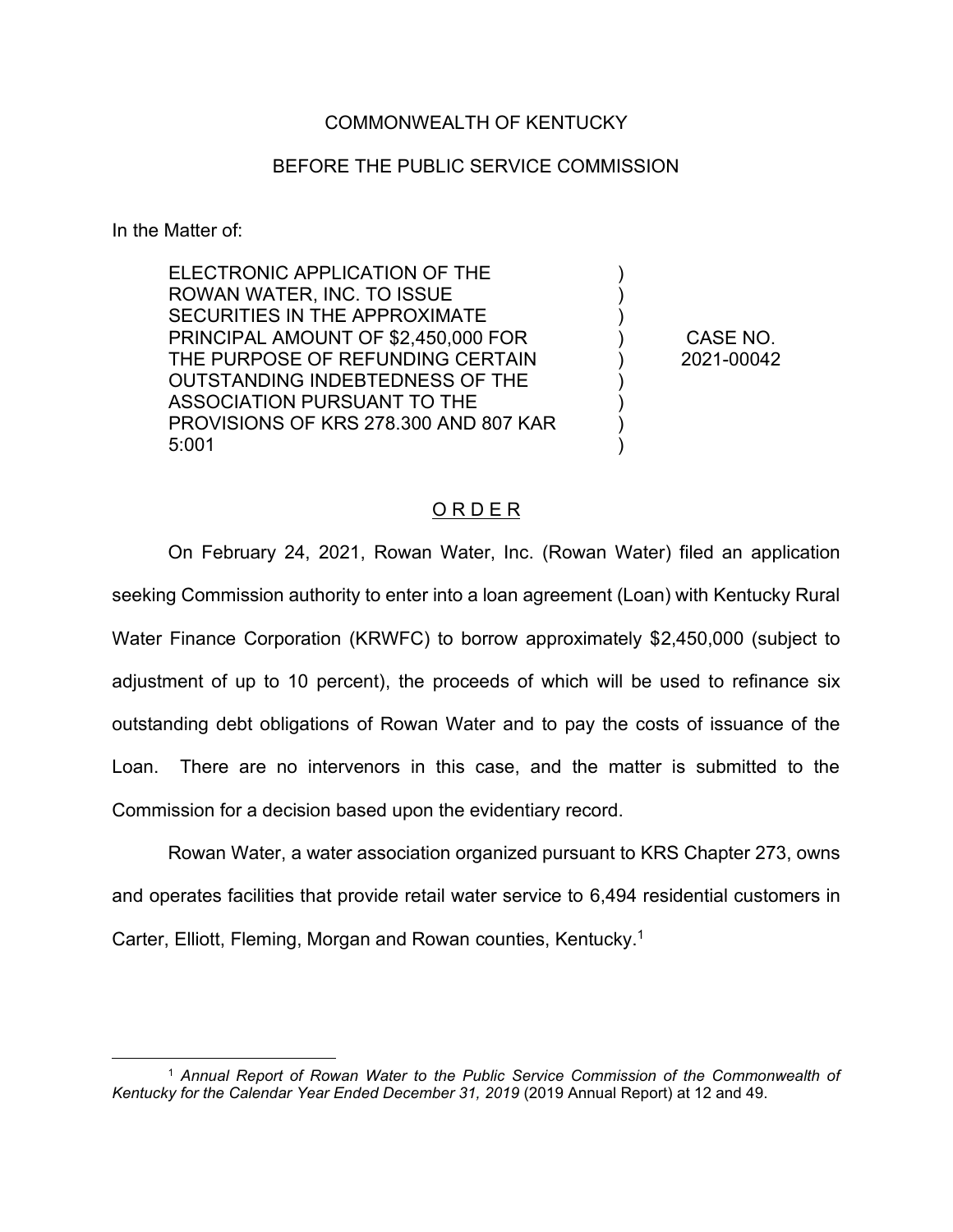The Commission notes that in its 2019 Annual Report, Rowan Water reported a water loss of 21.0571 percent.<sup>2</sup> Commission regulation 807 KAR 5:066(6)(3) states that for ratemaking purposes, a utility's water loss shall not exceed 15 percent of total water produced and purchased, excluding water consumed by a utility in its own operations. Reduction of Rowan Water's water loss to 15 percent would result in an approximate \$80,717.88<sup>3</sup> decrease to purchased water expense. Potentially, Rowan Water is paying \$0.13 per 1,000 gallons sold, for expenses associated with water loss greater than 15 percent.4

The Commission also notes that Rowan Water has not sought a general adjustment in rates since 2002.<sup>5</sup> According to Rowan Water's annual reports and audit reports, Rowan Water has had a negative net income for the last five years and a continuous decrease in cash during the last four years, as shown below.6

| Purchased Water from 2019 Annual Report<br>Times: Water Loss Above 15 Percent                                              | S | 1.332.616<br>6.0571% |
|----------------------------------------------------------------------------------------------------------------------------|---|----------------------|
| <b>Purchased Water Expense Reduction</b>                                                                                   | S | 80,717.88            |
| $\overline{4}$<br><b>Purchased Water Expense Reduction</b><br>Divided by: Total 1,000 gallons sold from 2019 Annual Report | S | 80,717.88<br>636,864 |
| Cost per 1,000 gallons sold                                                                                                | S | 0.13                 |

<sup>2</sup> 2019 Annual Report at 57.

3

<sup>5</sup> Case No. 2002-00425, *An Adjustment of the Rates of Rowan Water, Inc*.

<sup>&</sup>lt;sup>6</sup> Rowan Water's Annual Reports can be found on the Commission's Website at: https://psc.ky.gov/UFR\_PDF/Water/2019/35800\_Rowan\_Water%20\_Inc.pdf https://psc.ky.gov/UFR\_PDF/Water/2018/35800\_Rowan\_Water%20\_Inc.pdf https://psc.ky.gov/UFR\_PDF/Water/2017/35800\_Rowan\_Water%20\_Inc.pdf https://psc.ky.gov/UFR\_PDF/Water/2016/35800\_Rowan\_Water%20\_Inc.pdf https://psc.ky.gov/UFR\_PDF/Water/2015/35800\_Rowan\_Water%20\_Inc.pdf https://psc.ky.gov/Utility\_Financial\_Reports\_Net/uploaded/support/SD\_35800\_2017\_1.pdf https://psc.ky.gov/Utility\_Financial\_Reports\_Net/uploaded/support/SD\_35800\_2018\_2.pdf https://psc.ky.gov/Utility\_Financial\_Reports\_Net/uploaded/support/SD\_35800\_2019\_1.pdf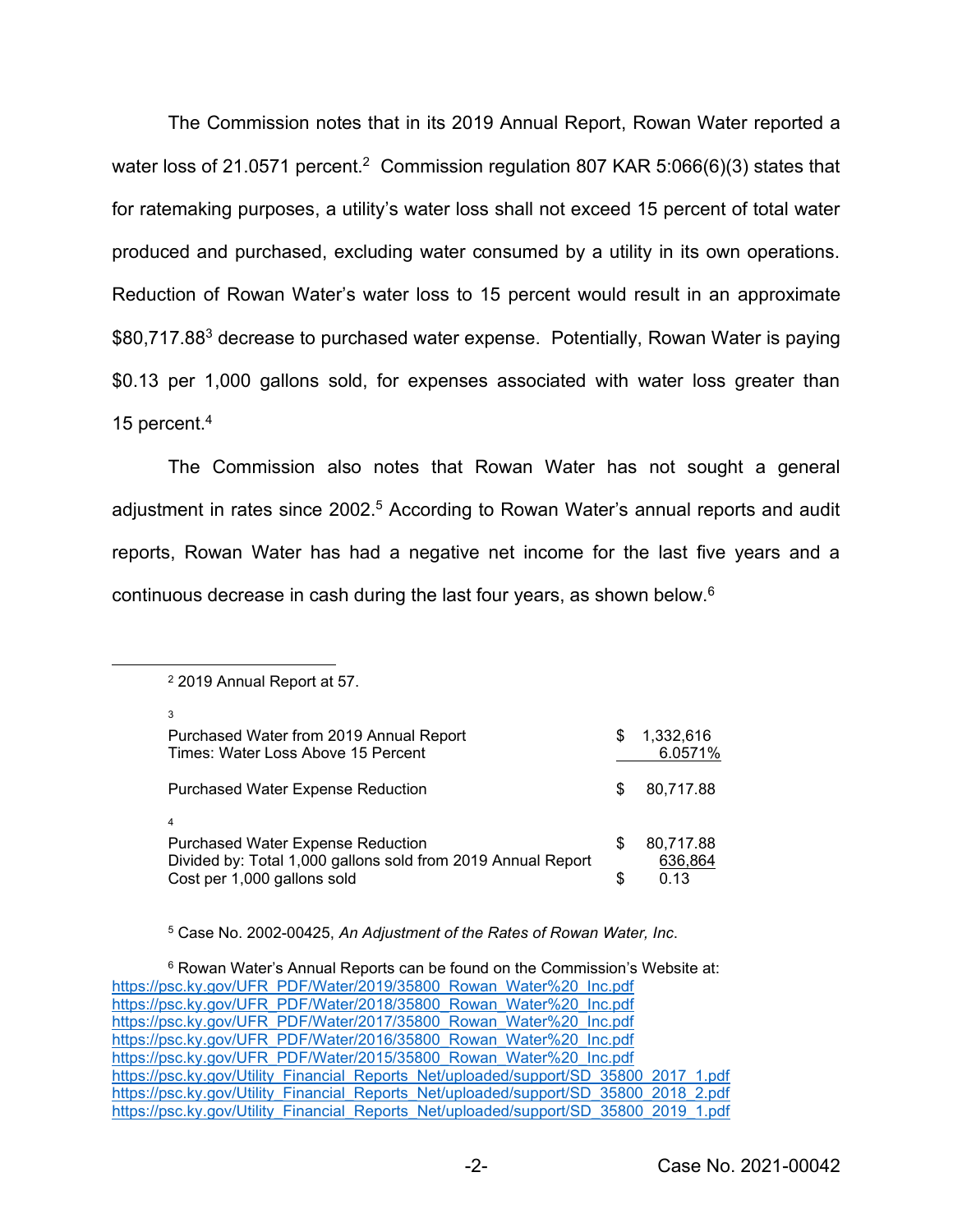| Year                            | 2015          | 2016          | 2017         | 2018          | 2019          |
|---------------------------------|---------------|---------------|--------------|---------------|---------------|
| Net Income                      | \$ (242, 105) | \$ (252, 512) | \$ (333,928) | \$ (324, 169) | \$ (564, 790) |
| Add: Depreciation Expense       | 515,727       | 518,171       | 505,181      | 508,832       | 518,192       |
| Cash Basis Income               | \$273,622     | \$265,659     | \$171,253    | \$184,663     | \$ (46,598)   |
| Year                            |               | 2016          | 2017         | 2018          | 2019          |
| Cash and Cash Equivalents       |               | \$590,246     | \$562,988    | \$521,117     | \$472,475     |
| <b>Restricted Cash</b>          |               | 335,125       | 366,552      | 380,661       | 335,943       |
| Sum: End-of-Year Balance        |               | 925,371       | 929,540      | 901,778       | 808,418       |
| Net Increase (Decrease) in Cash |               | \$95,272      | \$4,169      | \$ (27,762)   | \$ (93,360)   |

A key recommendation that resulted from the investigation by the Commission in Case No. 2019-000417 is that water districts with sustained excessive water loss should monitor the sufficiency of their base rates closely and, in general, apply for base rate adjustments on a more frequent basis. While this statement was made in the context of Case No. 2019-00041, which involved water utilities that were under examination due to high water loss, the principle that a closer examination of a water district's finances with regard to the sufficiency of rates by the Commission still applies in this instance. The lack of insight into Rowan Water's financial records that provide more detail than its annual reports and audits filed with the Commission, coupled with the fact that Rowan Water has been operating with a negative net income for the preceding five calendar years, indicates to the Commission that Rowan Water should file an application for a traditional adjustment in rates or an alternative rate adjustment within one year of the date of filing of this Order.

The Commission is placing greater emphasis on monitoring utilities that consistently exceed the 15 percent water loss threshold and strongly encourages Rowan

<sup>7</sup> Case No. 2019-00041, *Electronic Investigation into Excessive Water Loss by Kentucky's Jurisdictional Water Utilities* (Ky. PSC. Nov. 22, 2019).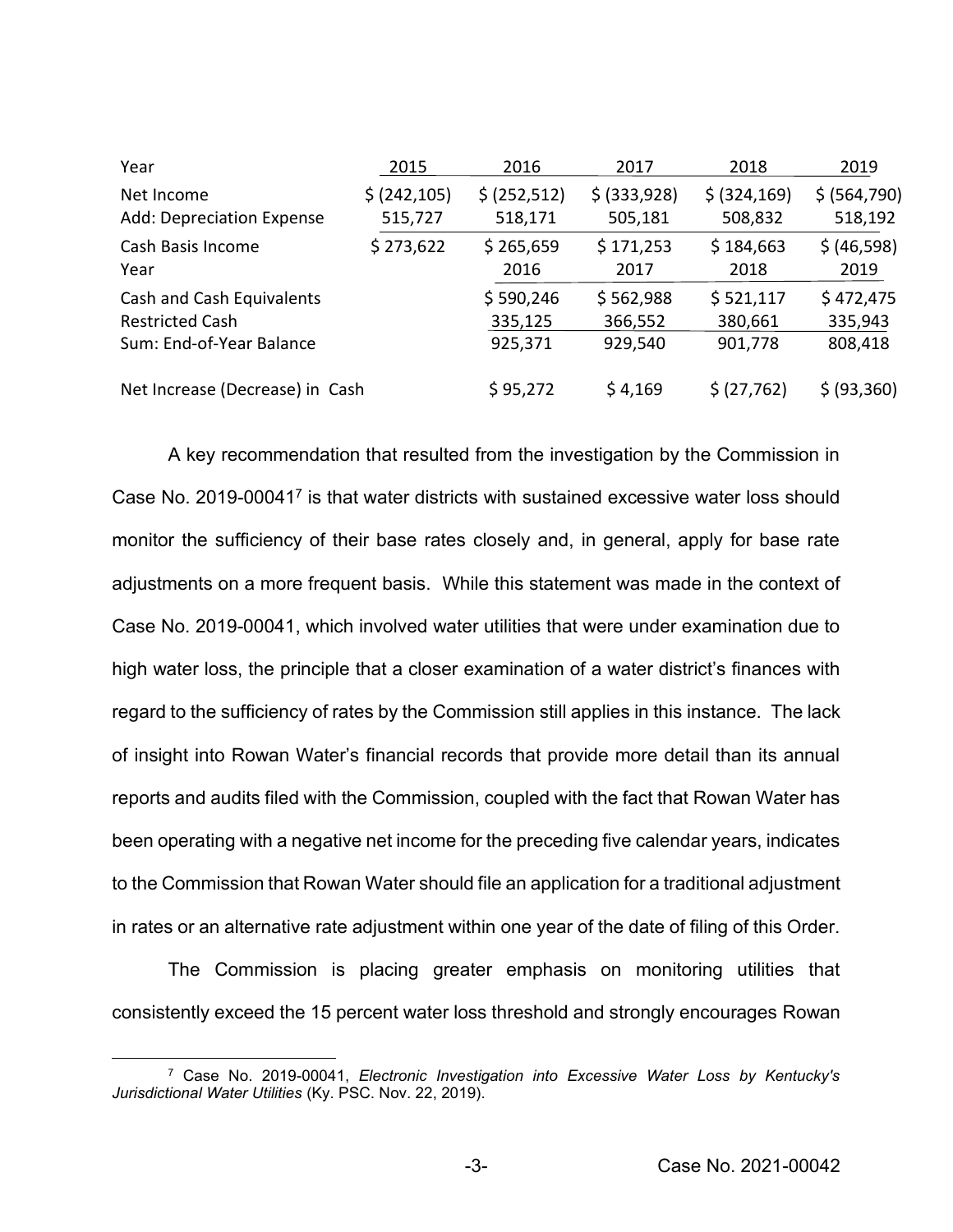Water to pursue reasonable actions to reduce its water loss. Failure by Rowan Water to make significant process towards reducing water loss may cause the Commission to pursue additional action with the utility.

Rowan Water proposes to execute the Loan with KRWFC to borrow \$2,450,000.<sup>8</sup> The proposed Loan will have a 24-year term subject to interest rates that will vary from 2.75 percent to 3.25 percent per annum.<sup>9</sup> Rowan Water proposes to use the proceeds from the KRWFC Loan to fully refund the Rural Development (RD) loan held by the United States Department of Agriculture (USDA) dated July 19, 1991, with an original principal amount of \$1,298,000; a promissory note 1992 dated September 15, 1992, with an original principal amount of \$386,000; a promissory note 1998 dated May 13, 1998 with an original principal amount \$1,230,000; a promissory note 2001 dated May 9, 2001, with an original principal amount \$359,000; a promissory note 2004A dated January 27, 2004, with an original principal amount \$475,000; and a promissory note 2004B dated January 27, 2004, with an original principal amount \$210,200. 10

Rowan Water estimates that it will expend \$2,623,145.70 to refund the prior bonds. 11 The estimated expended cost to refinance the outstanding indebtedness includes reoffering premiums of \$173,145.70. 12 Rowan Water provided a Debt Service

<sup>12</sup> *Id.*, Exhibit C.

<sup>8</sup> Application at 2, paragraph 5.

<sup>9</sup> *Id.,* Exhibit B.

<sup>10</sup> *Id.* at 2, paragraph 5.

<sup>11</sup> *Id*, Exhibit C, Sources and uses. Uses of Funds: \$42,875.00 (Total Underwriter's Discount) + \$42,700.00 (Costs of Issuances) + \$2,537,260.25 (Deposit to Current Refunding Fund) + \$310.45 (Rounding Amount) = \$2,623,145.70.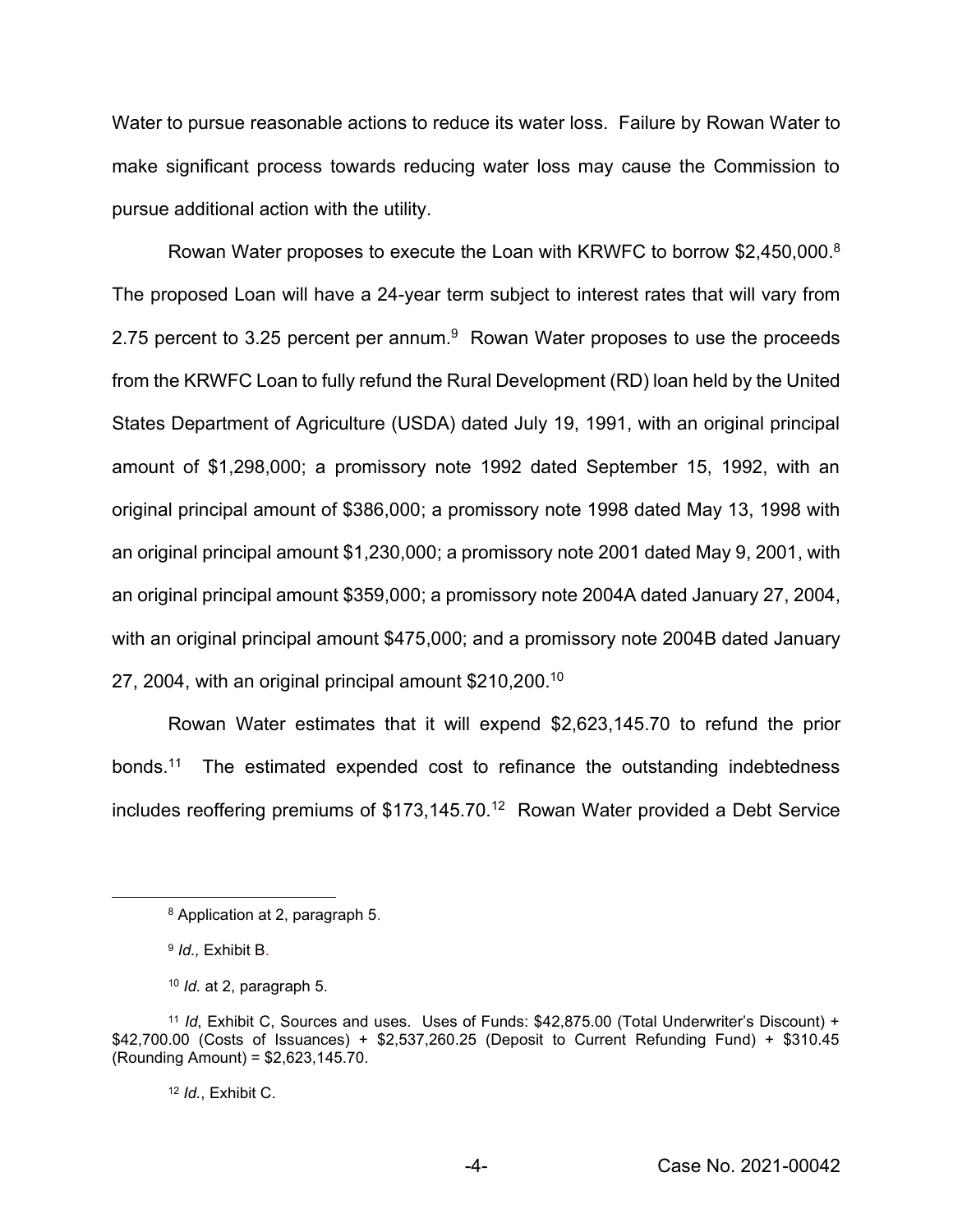Comparison indicating that the refinancing would save \$481,578.7313 over the life of the proposed Loan, resulting in a positive net present value (NPV) cash flow savings of \$381,367.56.14

The Commission has reviewed the proposed refinancing and finds Rowan Water's proposal to be reasonable due to the lower effective interest rate and cash flow savings Rowan Water would realize over the period of the Loan. Although, if the new interest rate on the proposed refinancing is higher than the range of interest rates set forth in the application, Rowan Water should not proceed with the refinancing unless the NPV of the refinancing results in positive cash flow. The Commission commends Rowan Water for taking advantage of the financing alternatives available to it, thereby securing savings for itself and its customers. However, the Commission is concerned with Rowan Water's prolonged absence from the Commission's review of its asset management through an application for adjustment of its rates given the length of time since Rowan Water's last generate rate adjustment and its negative net income for the last five years, as discussed elsewhere in this Order. Therefore, the Commission finds that Rowan Water's proposal should be granted with the condition that it file an application for adjustment of its base rates through an alternative rate filing within one year of the date of filing of this Order.

After consideration of the evidence of record and being sufficiently advised, the Commission finds that:

1. The proposed Loan from KRWFC is for lawful objects within the corporate purposes of Rowan Water; is necessary and appropriate for and consistent with the

<sup>13</sup> *Id.*, Exhibit D.

<sup>14</sup> *Id*.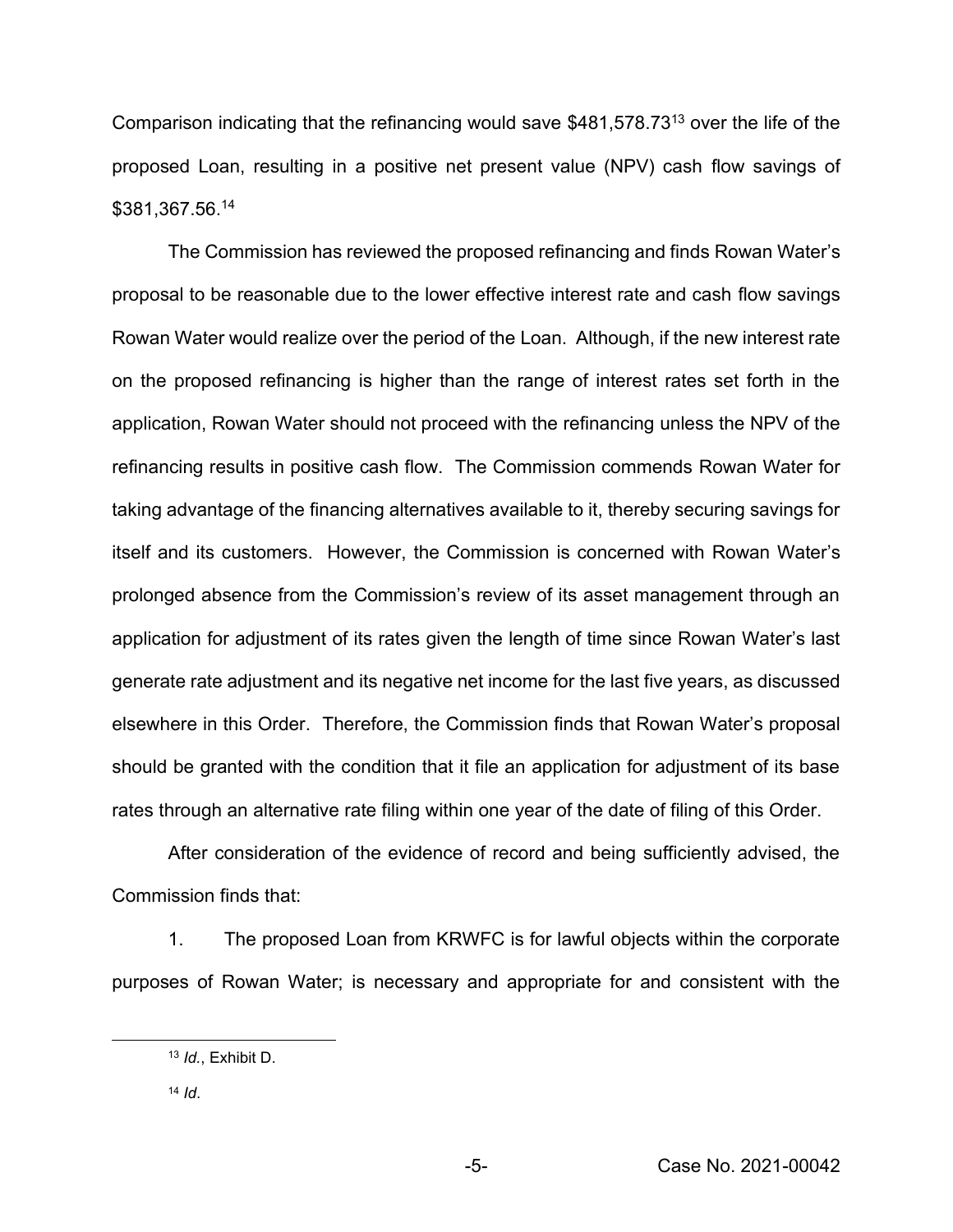proper performance by the utility of its service to the public; will not impair its ability to perform that service; is reasonable, necessary, and appropriate for such purposes; and should be approved.

2. Rowan Water should execute its note as security for the proposed Loan in the manner described in its application.

3. The Commission directs Rowan Water to the Commission's March 16, 2020 and March 24, 2020 Orders in Case No. 2020-0008515 regarding filings with the Commission. The Commission expects the original documents to be filed with the Commission within 30 days of the lifting of the current state of emergency.

4. The final amounts of the RD payoff, the legal fees, and the new KRWFC loan will not be known until the refinancing transaction is finalized. Therefore, Rowan Water should provide the Commission an updated version the application, Exhibit D, reflecting the cash flow analysis of the new KRWFC Loan within ten days of finalizing the transaction.

5. Within ten days of the execution of the new KRWFC loan documents, Rowan Water should file with the Commission one copy in paper medium and an electronic version of the loan documents.

6. The proceeds from the proposed Loan should be used only for the lawful purposes set out in Rowan Water's application.

7. The terms and conditions of the new KRWFC Loan should be consistent with the KRWFC assistance program as described in Rowan Water's application.

<sup>15</sup> Case No. 2020-00085, *Electronic Emergency Docket Related to the Novel Coronavirus COVID-19* (Ky. PSC Mar. 16, 2020), Order at 5–6. Case No. 2020-00085, *Electronic Emergency Docket Related to the Novel Coronavirus COVID-19* (Ky. PSC Mar. 24, 2020), Order at 1–3.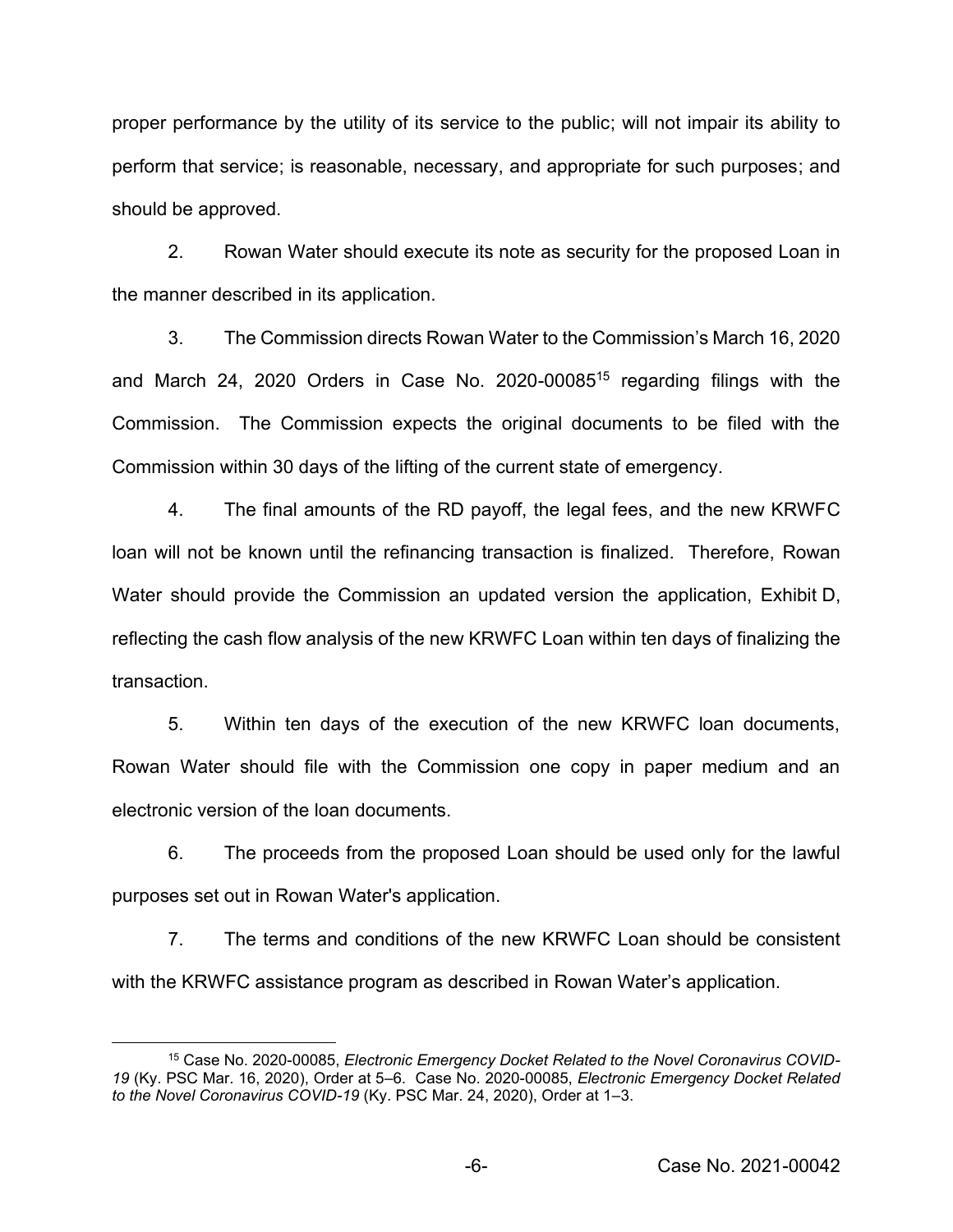8. Rowan Water should file for an adjustment in base rates or file for an alternative rate filing within one year of the date of filing of this Order to ensure that its rates are sufficient.

IT IS THEREFORE ORDERED that:

1. Rowan Water is authorized to enter into the Loan with KRWFC to borrow no more than the total amount to pay off the indebtedness proposed to be refinanced as identified in the application on the condition that the final NPV of the savings, determined upon closing, generate positive cash flow. The Loan maturity date and interest rate shall be in accordance with the KRWFC assistance program as described in Rowan Water's application.

2. Rowan Water shall execute the KRWFC Loan documents as authorized herein.

3. Rowan Water shall comply with all matters set out in finding paragraphs 3 through 7 as if they were individually so ordered.

4. Any documents filed in the future pursuant to finding paragraphs 4 and 5 shall reference this case number and shall be retained in the post-case correspondence file.

5. Rowan Water shall file for an adjustment in base rates or file for an alternative rate filing within one year of the date of filing of this Order.

6. This case is closed and will be removed from the Commission's docket.

Nothing contained herein shall be deemed a warranty or finding of value of securities or financing authorized herein on the part of the Commonwealth of Kentucky or any agency thereof.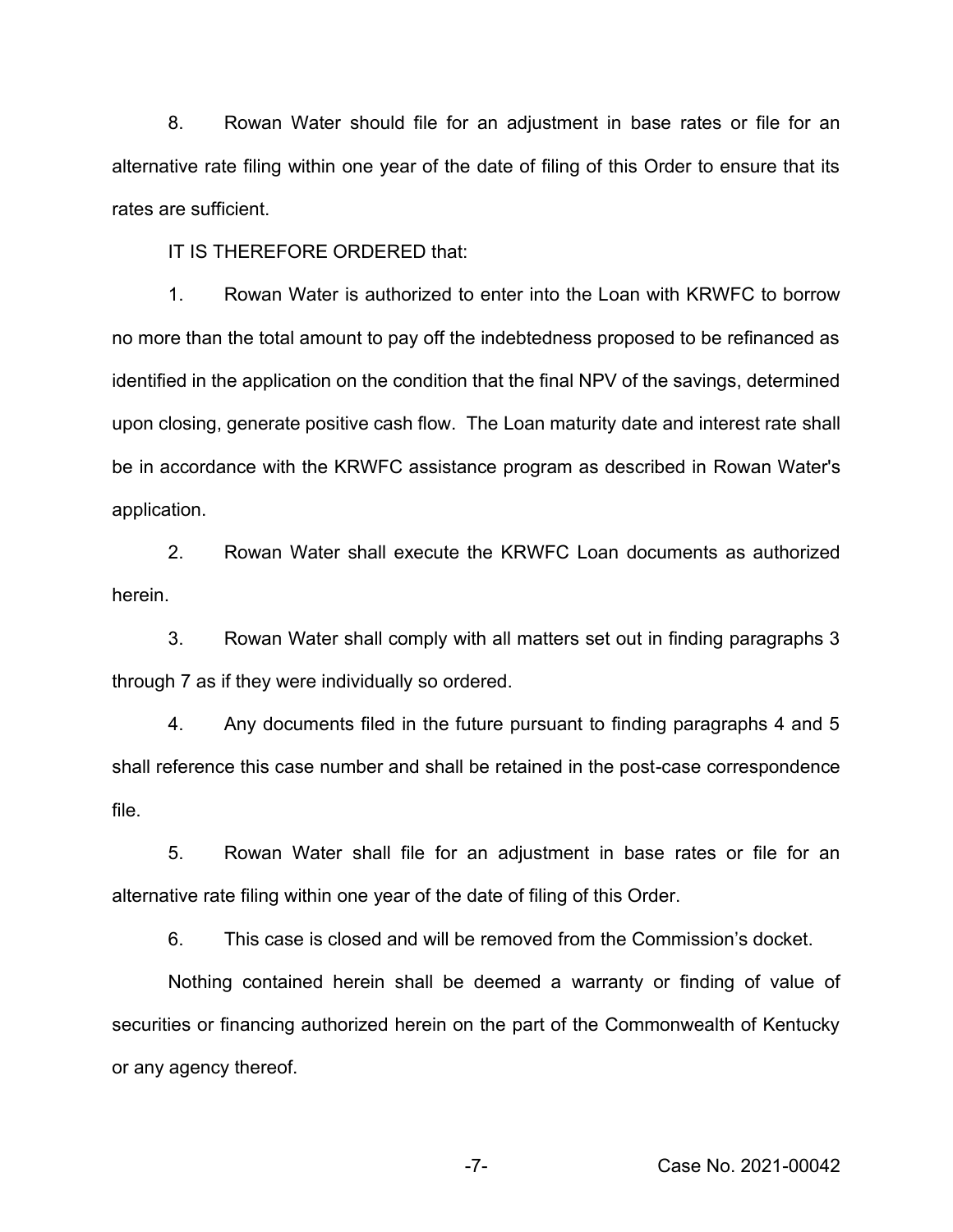By the Commission



ATTEST:

 $\bigwedge^{\prime}$  Sidwell

Executive Director

Case No. 2021-00042